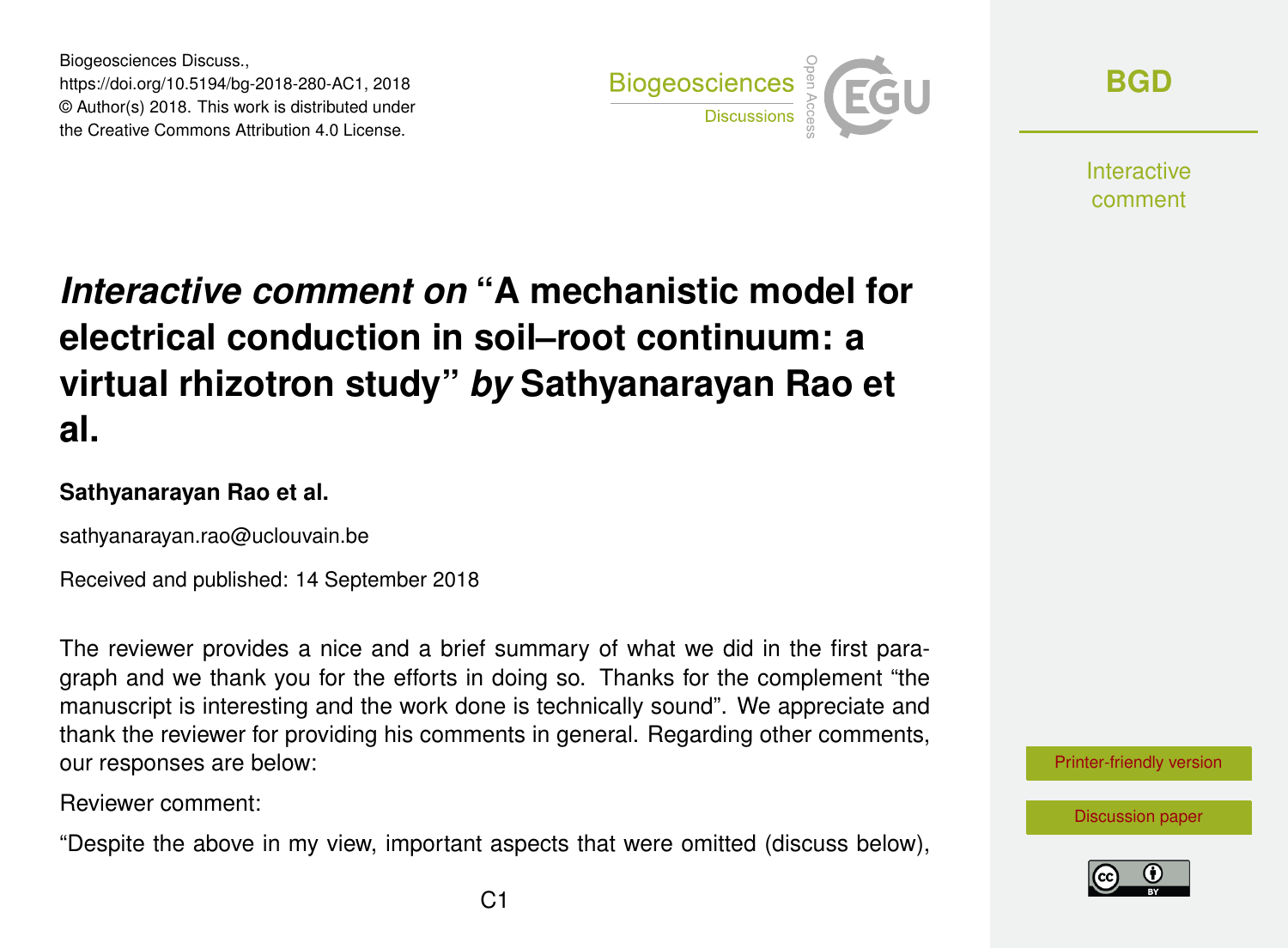weakening the work and limits its applicability. Furthermore, the lack of experimental data to support the model is missing."

Response: We fully agree with the limitation of this work as pointed out by the referee, especially the lack of experimental data. We discussed them in details in the manuscript. We definitely believe that the next step is to compare the model with experimental data. However, to our opinion, : (1) the manuscript is already long enough; (2) the development and results provided by a process-based model themselves reveal interesting features that deserve publication per se.

Reviewer Comment: "1. As the author's notes (e.g., L429-443) at the field scale, a 3D model might be needed. This is important because (a) the soil/root volume ratio might be different from the presented 2D case, and (b) the 3D electrical field are expected to differ (perhaps significantly) from the 2D field in the presence of the complex root structure (how this will impact anisotropy?). A 3D analysis seems to be necessary in this case, even if on a simpler root system. In addition, it is important to report the volume of roots in the soil and to compare it to normal field conditions."

## Response:

Our goal here was to illustrate the effect of roots on ERT results and hence we chose a simple geometry of rhizotron, which is essentially a 2D. In addition, this design will be used in future experimental research, which also justifies our choice. We agree that results presented here might change quantitatively when modeled in 3D and such analysis will be included in future works, however, qualitatively, the results would not change much in our opinion, especially in terms of ERT reconstruction. In addition, we added lines at L222 in the attached draft to report the density of roots in the electrical forward modeling at different times: "The total root length per unit volume in the RSWMS simulation was 0.06, 0.22, 0.66, 1.1, and 1.61 cm/cm3 at day 5,10,15,18 and 22, respectively. In the typical field, the root density is around 1cm/cm3."

Reviewer Comment:

## **[BGD](https://www.biogeosciences-discuss.net/)**

Interactive comment

[Printer-friendly version](https://www.biogeosciences-discuss.net/bg-2018-280/bg-2018-280-AC1-print.pdf)

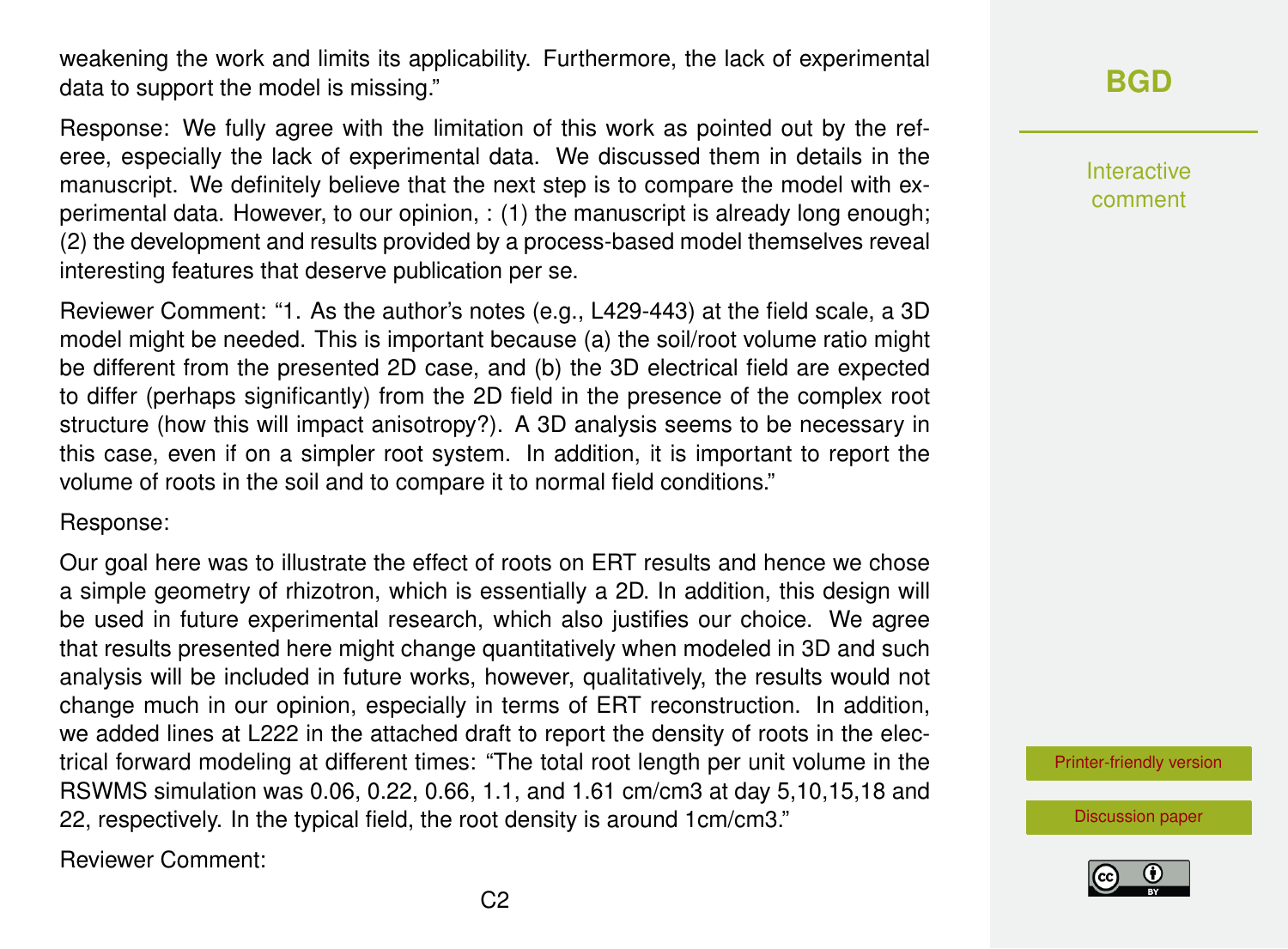"2. The authors assume that the electrical conductivity of the pore water is constant, this is, in my view, not adequate. Without considering any complex processes (e.g., L434), the mere fact that the roots take water and leave salts means that the water conductivity around the root is high. How this is affecting the authors' analysis is not clear, but because the bulk electrical conductivity and the water conductivity are strongly coupled, it might be significant (authors are advised to consult Rhoades et al., 1976)."

Response:

We did not assume that the plant takes up water and leaves salts. We rather assumed that the solute was taken proportionally to water uptake, which leads to no change of solute concentration in pores. We agree with the reviewer, that including complex processes such as root exudation and active solute uptake or exclusion might change the conductivity data of forward map. Note however, that in the field this is not always visible in experiments (see for instance Beff et al., 2013). In addition, this is a function of the type of nutrient, the uptake flux, the plant genotype etc. It would additionally require a finer grid able to deal with solute gradient much below the cm scale. This is very interesting but would deserve another study focused on that topic. Moreover, field data's often shows monotonically increasing electrical conductivity with water content meaning there is negligible effect of salt accumulation near roots. If salt accumulation near roots were non-negligible, it would perhaps create a cloud of points with no clear petro-physical trend.

Reviewer Comment:

"3. The authors conducted a real experiment with a plant at the rhizotron scale. Taking real ERT measurements at the same opportunity could immensely improve the manuscript and contribute to the validation of the numerical model. In addition to the above: - It is worthwhile to compare forward modeling with and without roots, and not only the results of the inversion. This comparison could provide an estimation of the

**[BGD](https://www.biogeosciences-discuss.net/)**

Interactive comment

[Printer-friendly version](https://www.biogeosciences-discuss.net/bg-2018-280/bg-2018-280-AC1-print.pdf)